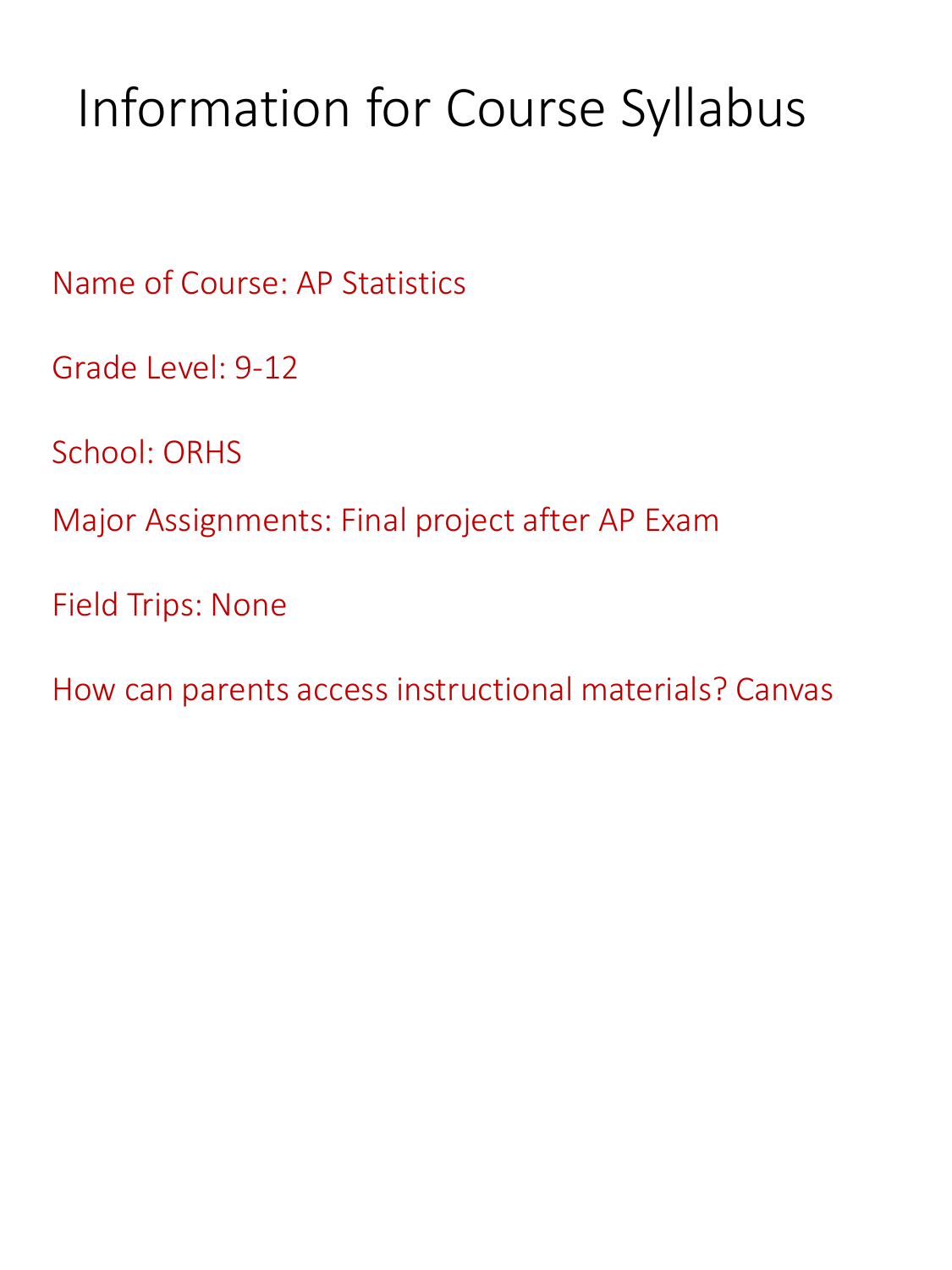#### **Term 1**

| <b>Data</b><br>$\mathbf{\omega}$<br>$\overline{\mathbf{a}}$<br>lei,<br>$\bar{z}$<br>e<br>C |  | 1.1 Bar Graphs and Pie Charts, Graphs: Good and Bad                                                                                                              |
|--------------------------------------------------------------------------------------------|--|------------------------------------------------------------------------------------------------------------------------------------------------------------------|
|                                                                                            |  | 1.1 Two-Way Tables and Marginal Distributions, Relationships between Categorical<br><b>Variables: Conditional Distributions</b>                                  |
|                                                                                            |  | 1.2 Dotplots, Describing Shape, Comparing Distributions, Stemplots                                                                                               |
|                                                                                            |  | 1.2 Histograms, Using Histograms Wisely                                                                                                                          |
|                                                                                            |  | 1.3 Measuring Center: Mean and Median, Comparing the Mean and Median, Measuring<br>Spread: Range and IQR, Identifying Outliers, Five-Number Summary and Boxplots |
| $\mathbf O$                                                                                |  | 1.3 Measuring Spread: Standard Deviation, Choosing Measures of Center and Spread,<br>Organizing a Statistics Problem                                             |

| eta<br>$\mathbf{\underline{\omega}}$<br>$\overline{\mathbf{a}}$<br>Varial<br><b>Lwo</b> |  | 3.1 Explanatory and response variables, displaying relationships: scatterplots, describing<br>scatterplots                              |
|-----------------------------------------------------------------------------------------|--|-----------------------------------------------------------------------------------------------------------------------------------------|
|                                                                                         |  | 3.1 Measuring linear association: correlation, facts about correlation                                                                  |
|                                                                                         |  | 3.2 Least-squares regression, interpreting a regression line, prediction, residuals                                                     |
|                                                                                         |  | 3.2 Calculating the equation of the least-squares regression line, determining whether a<br>linear model is appropriate: residual plots |
|                                                                                         |  | 3.2 How well the line fits the data: the role of s and $r2$ in regression                                                               |
|                                                                                         |  | 3.2 Interpreting computer regression output, regression to the mean, correlation and<br>regression wisdom                               |

|                     | 4. LIII<br>Simple |
|---------------------|-------------------|
| $\epsilon$          | 4.1 Ot            |
| ത<br>うち             | 4.1 Inf           |
| ہ                   | 4.2 Ok            |
| <b>b0</b><br>ដ<br>ប | 4.2 Ho            |
| ¢                   | 4.2 Ex            |
|                     | 4.2 Bl            |
|                     |                   |

| 4.1 Introduction, The Idea of a Sample Survey, How to Sample Badly, How to Sample Well:<br>Simple Random Sampling |
|-------------------------------------------------------------------------------------------------------------------|
| 4.1 Other Random Sampling Methods                                                                                 |
| 4.1 Inference for Sampling, Sample Surveys: What Can Go Wrong?                                                    |
| 4.2 Observational Study versus Experiment, The Language of Experiments                                            |
| 4.2 How to Experiment Badly, How to Experiment Well, Completely Randomized Designs                                |
| 4.2 Experiments: What Can Go Wrong? Inference for Experiments                                                     |
| 4.2 Blocking                                                                                                      |
|                                                                                                                   |

4.3 Scope of Inference, The Challenges of Establishing Causation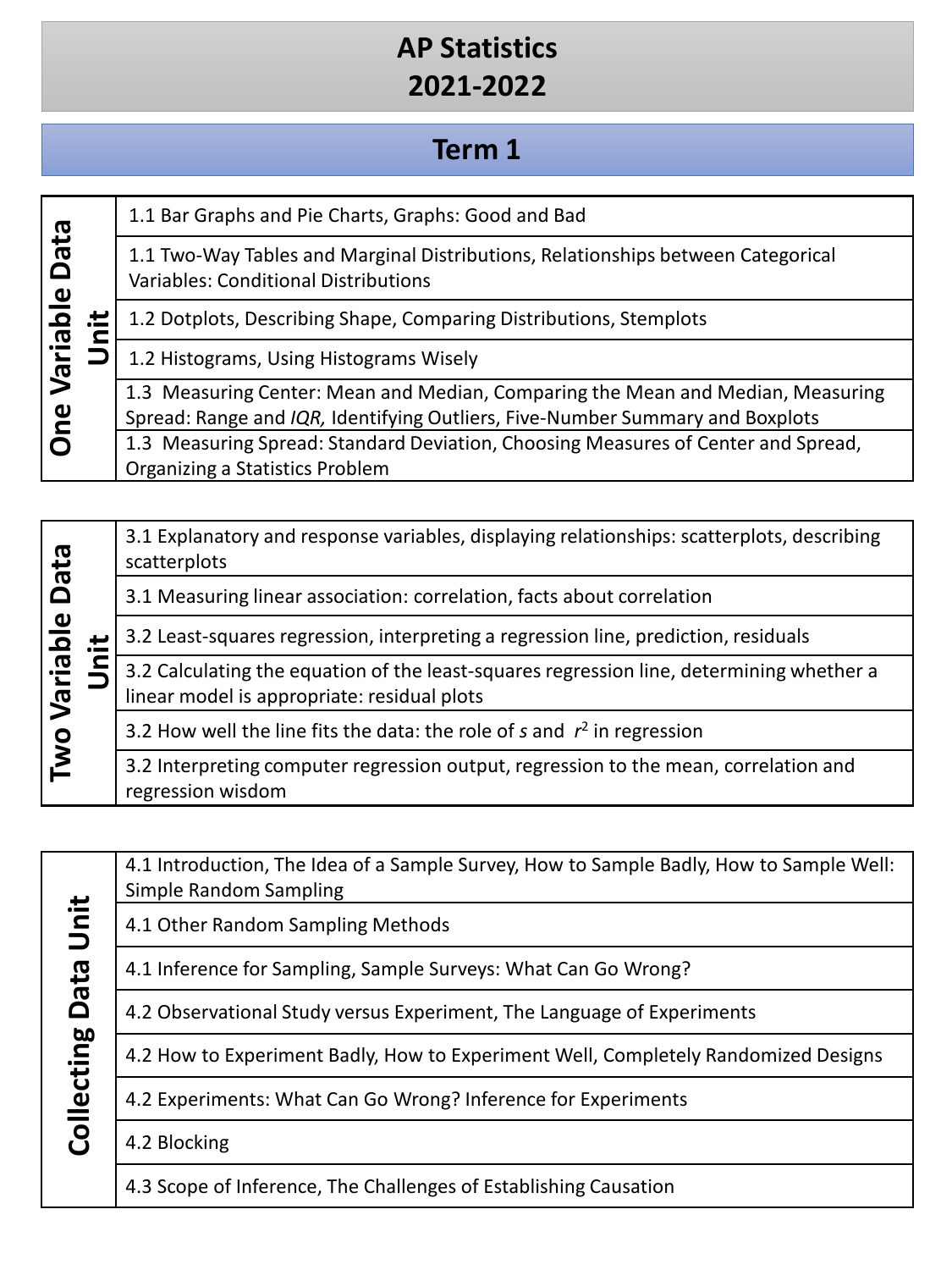#### **Term 1**

|                                |                        | 5.1 The Idea of Probability, Myths about Randomness                                                                  |
|--------------------------------|------------------------|----------------------------------------------------------------------------------------------------------------------|
| pue                            |                        | 5.1 Simulation                                                                                                       |
|                                |                        | 5.2 Probability Models, Basic Rules of Probability                                                                   |
|                                |                        | 5.2 Two-Way Tables, Probability, and the General Addition Rule, Venn Diagrams and<br>Probability                     |
|                                | ≝.<br>$\mathbf{z}$     | 5.3 What Is Conditional Probability?, The General Multiplication Rule and Tree Diagrams,                             |
|                                | S                      | 5.3 Conditional Probability and Independence: A Special Multiplication Rule                                          |
|                                | ition:                 | 6.1 Discrete Random Variables, Mean (Expected Value) of a Discrete Random Variable                                   |
| Probability, Random Variables, | tribu <sup>-</sup>     | 6.1 Standard Deviation (and Variance) of a Discrete Random Variable, Continuous Random<br>Variables                  |
|                                | <u>∾</u> .<br>$\Delta$ | 6.2 Linear Transformations                                                                                           |
|                                |                        | 6.2 Combining Random Variables, Combining Normal Random Variables                                                    |
|                                |                        | 6.3 Binomial Settings and Binomial Random Variables, Binomial Probabilities                                          |
|                                |                        | 6.3 Mean and Standard Deviation of a Binomial Distribution, Binomial Distributions in<br><b>Statistical Sampling</b> |
|                                |                        | 6.3 Geometric Random Variables                                                                                       |

|          | ≝.                 | Introduction: German Tank Problem, 7.1 Parameters and Statistics                                    |
|----------|--------------------|-----------------------------------------------------------------------------------------------------|
|          | n                  | 7.1 Sampling Variability, Describing Sampling Distributions                                         |
| Sampling |                    | 7.2 The Sampling Distribution of, Using the Normal Approximation for.                               |
|          | 0<br>$\frac{1}{2}$ | 7.3 The Sampling Distribution of: Mean and Standard Deviation, Sampling from a Normal<br>Population |
|          |                    | 7.3 The Central Limit Theorem                                                                       |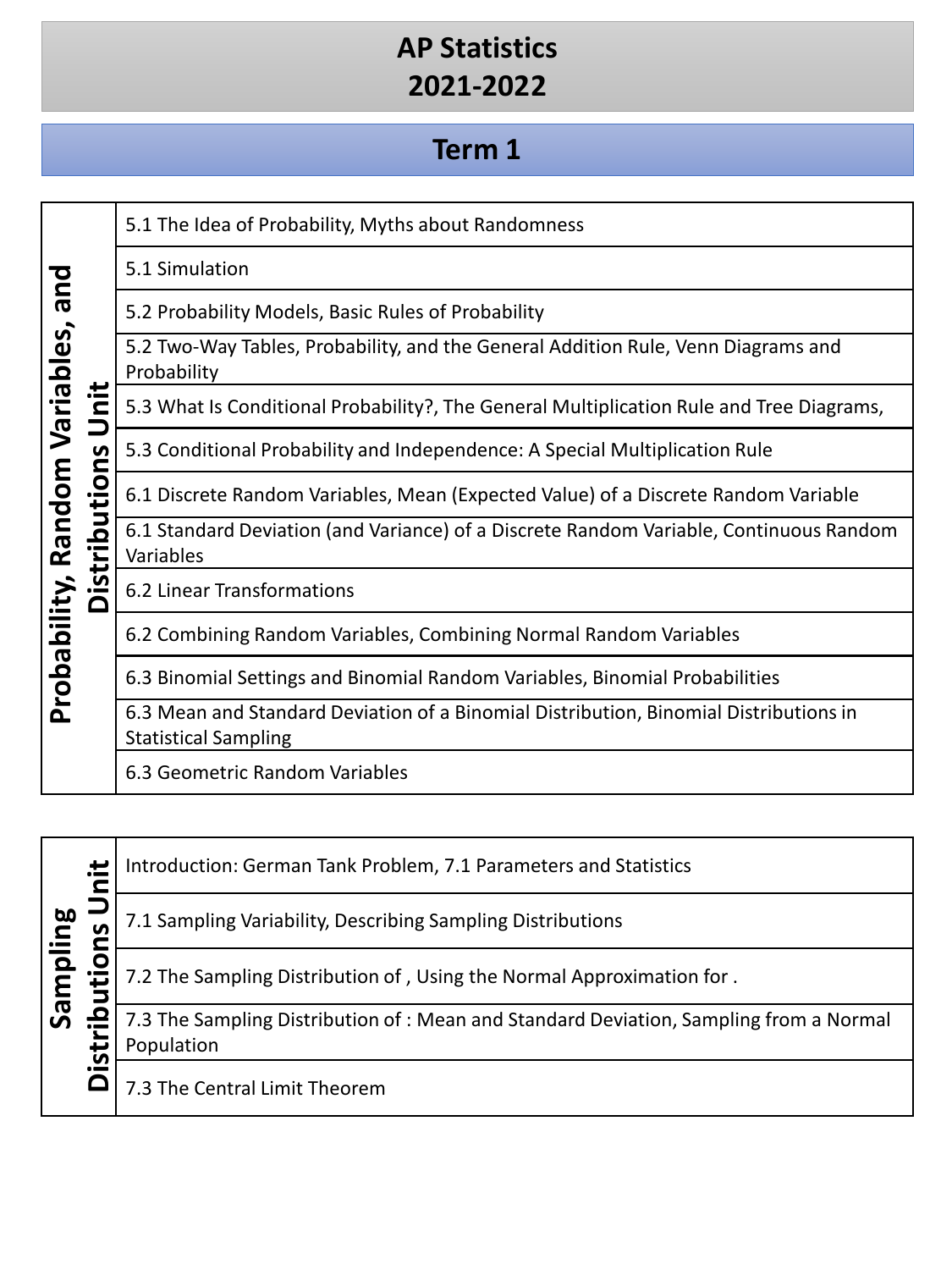## **Term 1**

|             | 8.1 The Idea of a Confidence Interval, Interpreting Confidence Intervals and Confidence<br>Levels                            |
|-------------|------------------------------------------------------------------------------------------------------------------------------|
|             | 8.1 Constructing a Confidence Interval; Using Confidence Intervals Wisely                                                    |
| Unit        | 8.2 Conditions for Estimating p, Constructing a Confidence Interval for p, Putting It All<br>Together: The Four-Step Process |
| <b>Data</b> | 8.2 Choosing the Sample Size                                                                                                 |
| Categorical | 8.3 The Problem of unknown, When Is Unknown: The t Distributions, Conditions for<br>Estimating                               |
|             | 8.3 Constructing a Confidence Interval for, Choosing a Sample Size                                                           |
|             | 9.1 Stating Hypotheses, The Reasoning of Significance Tests, Interpreting P-values,<br><b>Statistical Significance</b>       |
| for         | 9.1 Type I and Type II Errors                                                                                                |
|             | 9.2 Carrying Out a Significance Test, The One-Sample z Test for a Proportion                                                 |
| nference    | 9.2 Two-Sided Tests, Why Confidence Intervals Give More Information, Type II Error and<br>the Power of a Test                |
|             | 9.3 Carrying Out a Significance Test for, The One Sample t Test, Two-Sided Tests and<br>Confidence Intervals                 |
|             | 9.3 Inference for Means: Paired Data, Using Tests Wisely                                                                     |